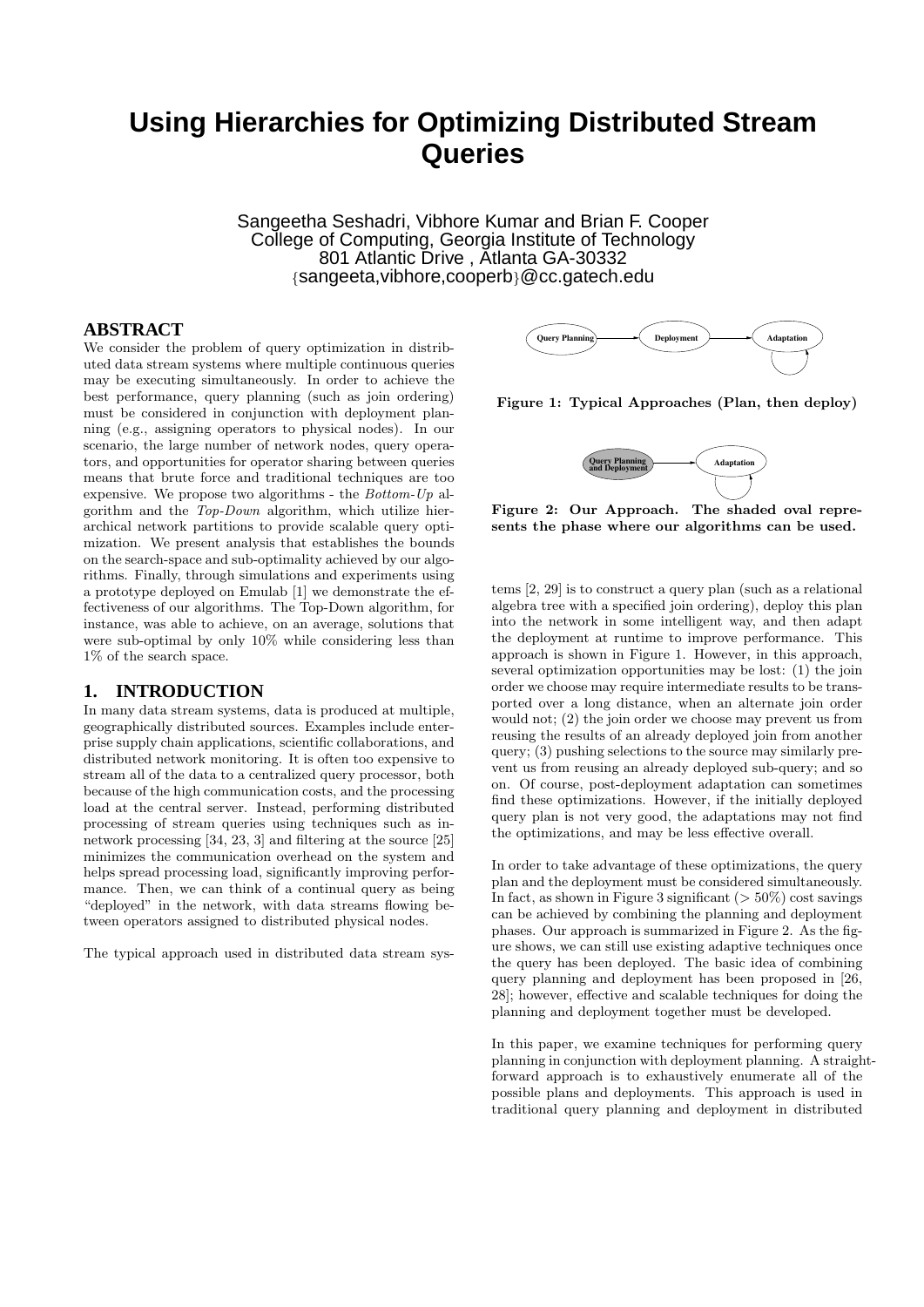

Figure 3: Comparison with typical approaches: The graph shows the total communication cost incurred by 100 queries over 5 stream sources each, on a 64-node network. The network topology was generated using the standard network topology generator GT-ITM. Our approach that considers query plans and deployments simultaneously reduces the cost by more than 50% as it was able to exploit optimization opportunities such as operator reuse.

databases [33] which typically considers only a few database nodes. Unfortunately, this approach is far too expensive for networks or query plans of even moderate size. For example, in the experiment shown in Figure 3 considering query plans and deployments simultaneously required us to examine  $2.88 \times 10^9$  plans for a single query over 5 streams and that was only a 64 node network. (For the rest of the paper, we refer to each combination of query plan and operator placement simply as a 'plan'.) In order to make this problem tractable, we propose heuristics that trade some optimality to achieve a much smaller search space. In particular, we organize the physical nodes into a virtual hierarchy which along with "stream advertisements" is used to guide query planning and deployment and facilitate operator reuse. We introduce two algorithms. In the Bottom-Up algorithm, the query starts at the bottom of the hierarchy, and is propagated up the hierarchy, such that portions of the query are progressively planned and deployed. In the Top-Down algorithm, the query starts at the top of the hierarchy, and is recursively planned by partitioning the query and assigning sub-queries to progressively smaller portions of the network.

Although our algorithms may not find the optimal plan, we present analysis and experiments that show the suboptimality is bounded. At the same time, our algorithms can reduce the search space by orders of magnitude compared to exhaustive search. For example, experimentally, the Top-Down algorithm was able to achieve, on average, solutions that were sub-optimal by only 10% while considering less than 1% of the search space.

This paper presents and analyzes approximation-based algorithms for the query optimization problem. In particular, we make the following contributions:

- We present a query optimization infrastructure that has two key components: a hierarchical clustering of network nodes (to help simplify the optimization problem), and stream advertisements (to enable operator reuse).
- We develop two algorithms, the Bottom-Up and Top-Down algorithms, for finding an efficient execution plan. These algorithms utilize the hierarchy and advertisements



Figure 4: An example network N

of our optimization infrastructure.

- We provide well-characterized bounds on the search space and sub-optimality offered by each algorithm. We show analytically that the Top-Down algorithm is more effective than the Bottom-Up algorithm at bounding the suboptimality of the deployment. While the two algorithms have the same worst-case search space size, the Bottom-Up offers a smaller search space on average, because it prunes plans more aggressively.
- We present the results of an experimental study evaluating the effectiveness of our techniques, conducted using simulations and a prototype deployed on Emulab.

## **1.1 An Illustrative Example**

Let us examine the optimization opportunities that may be available in a distributed data stream system where multiple continuous queries may be executing simultaneously. Consider a distributed stream system operating over a network N shown in Figure 4. Let A, B and C represent sources of data-streams and nodes  $N1-N5$  be available for in-network processing. Each line in the diagram represents a physical network link. Let us also assume that we can estimate the expected data-rates of the stream sources and the selectivities of their various attributes, perhaps gathered from historical observations of the stream-data or measured by special purpose nodes deployed specifically to gather data statistics.

Imagine that the following query Q1 arrives at sink Sink4.

Q1: SELECT \* FROM A $\bowtie$ B $\bowtie$ C WHERE FA∧FB∧FC

 $(F_A \wedge F_B \wedge F_C$  is a filter predicate over the streams.)

1. Network-aware join ordering: Based purely on the size of intermediate results, we may normally choose the join order  $(A \Join B) \Join C$ . Then we would deploy the join  $\Lambda\!\!\Join\!\!B$  at node  $N2,$  and the join with stream C at node N3. However, node N2 may be overloaded, or the link  $A \rightarrow N2$  may be congested. In this case, the network conditions dictate that a more efficient join ordering is  $(A \Join C) \Join B$ , with  $A \Join C$  deployed at N1, and the join with B at N3.

Now, consider situations where we may be able to reuse an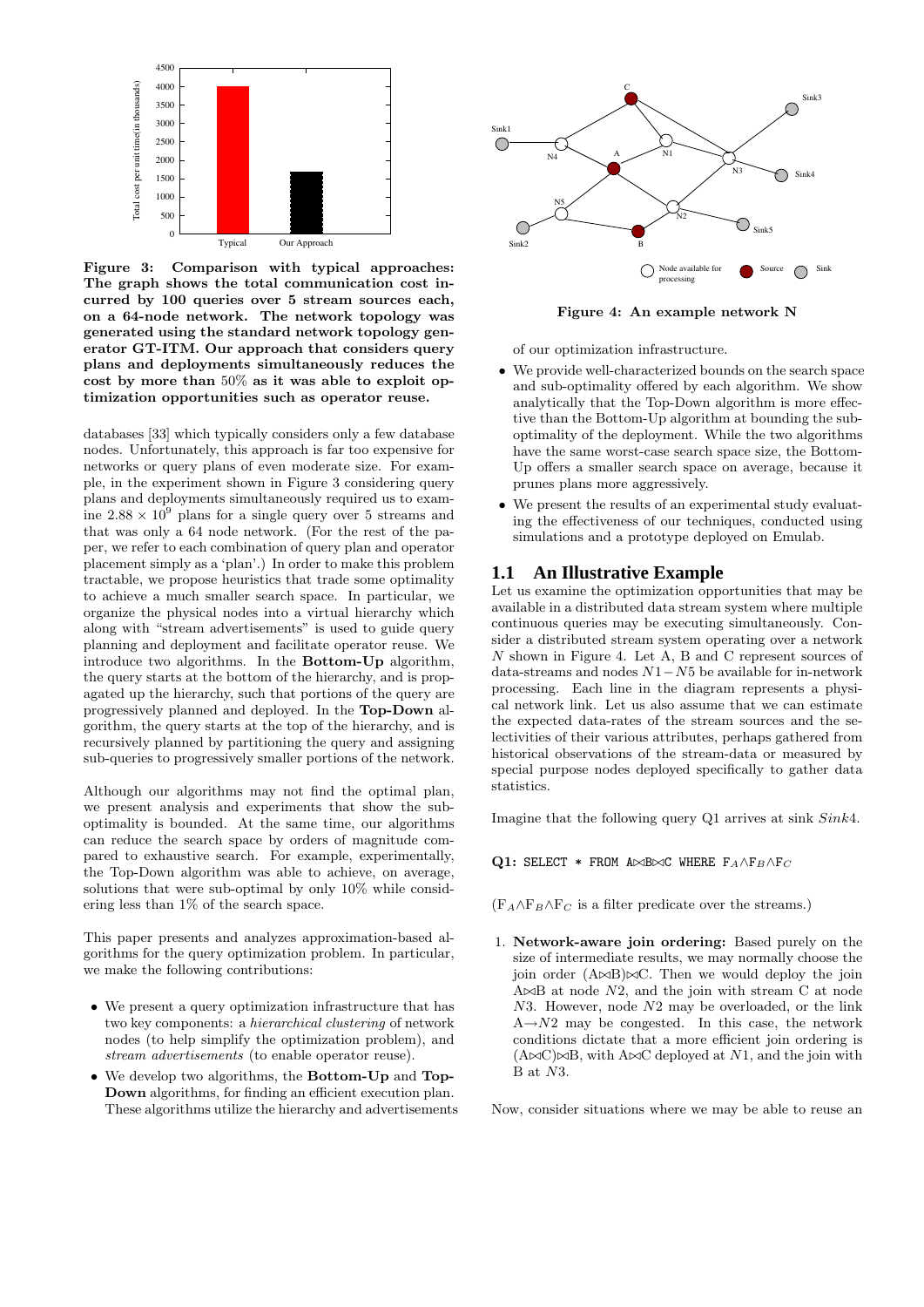already deployed operator. This will reduce network usage (since the base data only needs to be streamed once) and processing (since the join only needs to be computed once). Imagine that query Q2 has already been deployed:

Q2: SELECT \* FROM A $\bowtie$ C WHERE FA $\wedge$ F $\subset$ 

with the join  $A \Join C$  deployed at N1. Assume that the sink for the query Q2 is located at node Sink3.

- 2. Operator Reuse: Although the optimal operator ordering in terms of the size of intermediate results for query Q1 may be  $(A \Join B) \Join C$ , in order to reuse the already deployed operator  $A \Join C$ , we must pick the alternate join ordering  $(A \Join C) \Join B$ . In contrast, if the sinks for the two queries are far apart (say, at opposite ends of the network), we may decide not to reuse Q2's join; instead, we would duplicate the  $A \Join C$  operator at different network nodes, or use a different join-ordering. Thus, having knowledge of already deployed queries influences our query planning.
- 3. Delayed Filtering: Normally, we would push the filter predicates  $F_A$ ,  $F_B$  and  $F_C$  towards the sources. However, doing so may prevent us from re-using Q2's deployed  $A\Join C$ , if the predicates for  $Q2$  are different than  $Q1$ . In this case, we may decide to delay filtering, until after the join; although this violates the traditional rule of thumb for "pushing down selections," because it enables reuse of the join, it may be more efficient overall.

These examples show that the network conditions and already deployed operators must often be considered when choosing a query plan and deployment in order to achieve the highest performance.

## **1.2 Paper overview**

The remainder of this paper is organized as follows - a formal description of the query optimization problem is presented in Section 2. In Section 3 we present our algorithms and rigorously analyze their effectiveness. An experimental evaluation of the proposed solutions is presented in Section 4. We discuss related work in Section 5 and finally conclude in Section 6 with a discussion of possible future directions.

## **2. PROBLEM DEFINITION**

We consider the query optimization problem for multiple continuous queries that may be executing simultaneously in a distributed data stream system. Our problem definition addresses the continual query equivalent of 'select-projectjoin' queries that involve simple selection, projection and join operations on one or more data streams. The focus of this paper is on join-ordering and selections. We leave queries involving aggregations and unions to future work. Joins over stream data may be performed using a variety of techniques such as windowed joins and symmetric hash joins. However, our system model is based on a generalized notion of joins and is not tied to any particular technique. The underlying system, described formally shortly, is essentially a collection of network nodes and the links between them. We assume that potentially, any operator can be deployed at any node in the system. Given a query, there could possibly

be multiple execution plans that the system could follow to produce results. We assume that all such plans produce equivalent results.

## **2.1 System Definition**

We now formally describe the components of our distributed data stream system. Let  $N(V_n, E_n)$  represent a physical network of nodes where vertices  $V_n$  represent the set of actual physical nodes and the network connections between the nodes are represented by the set of edges  $E_n$ .

Let Q represent a single continuous query and let  $P^Q =$  $\{p_1^Q, \ldots, p_m^Q\}$  represent the set of all relational algebra query trees (e.g. operator orderings) for query Q. Each query tree  $p_j^Q \; \text{can be represented as a directed acyclic graph} \, G(V_j^Q, E_j^Q)$ where each element  $v_{jk}^Q$  of set  $V_j^Q$  represents either a source, operator or sink. While sources and the sink have a static association with a vertex in graph  $N$ , operator vertices can be dynamically associated with any vertex in the graph N. For each operator vertex  $v_u^Q$ , we can estimate the selectivity by measuring the ratio of outgoing to incoming data. For example, filters and selective joins reduce dataflow, while other joins may increase the dataflow.

The *deployment* of a query tree  $p_j^Q$  over the network N is defined as a mapping  $M(p_j^Q, N)$  that assigns each vertex  $v_{jk}^Q \in V_j^Q$  to a network node  $v_{nk} \in V_n$ . Thus, M implies a corresponding mapping of edges in  $G$  to edges in  $N$ . That is, each edge  $e_{juw}^Q$  between operators  $v_{ju}^Q$  and  $v_{jw}^Q$  is mapped to the network edges along the lowest cost path between the network nodes to which  $v_{ju}^{\overline{Q}}$  and  $v_{jw}^{\overline{Q}}$  are assigned. Thus, for each  $v_{jk}^Q \in V_j^Q$  we have  $M(v_{jk}^Q) \in V_n$  and similarly for each  $e_{juw}^Q \in E_j^Q$  we have  $M(e_{juw}^Q) \subseteq E_n$ .

## **2.2 Optimization Criteria**

In a distributed data-stream system where communication and processing costs are high and incurred continuously, an optimal query execution plan should ideally try to achieve multiple objectives - a minimum response-time while incurring a minimum communication and processing cost per unit time. However, these objectives may be conflicting, since it is possible that lower delay paths have higher communication cost, or it may be the case that paths that incur low communication cost can cause a processing overload at some intervening network node. To optimize across such conflicting objectives we choose to use the approach suggested in [17], where the optimization criteria is some 'application dependent' cost function expressed in terms of objectives, which in our case are the response time, communication cost and the processing cost.

In many scenarios, such as mission critical real-time applications, the optimization criteria may degenerate to the problem of minimizing the response-time and in other scenarios, like power constrained sensor networks, it may take up a formulation that aims to minimize the communication and the processing cost. The query optimization algorithms presented later in this paper are capable of incorporating any 'application dependent' cost function to find an efficient query execution plan. Henceforth, we will use  $Cost(M(p_i^Q, N))$  to denote the 'application dependent' cost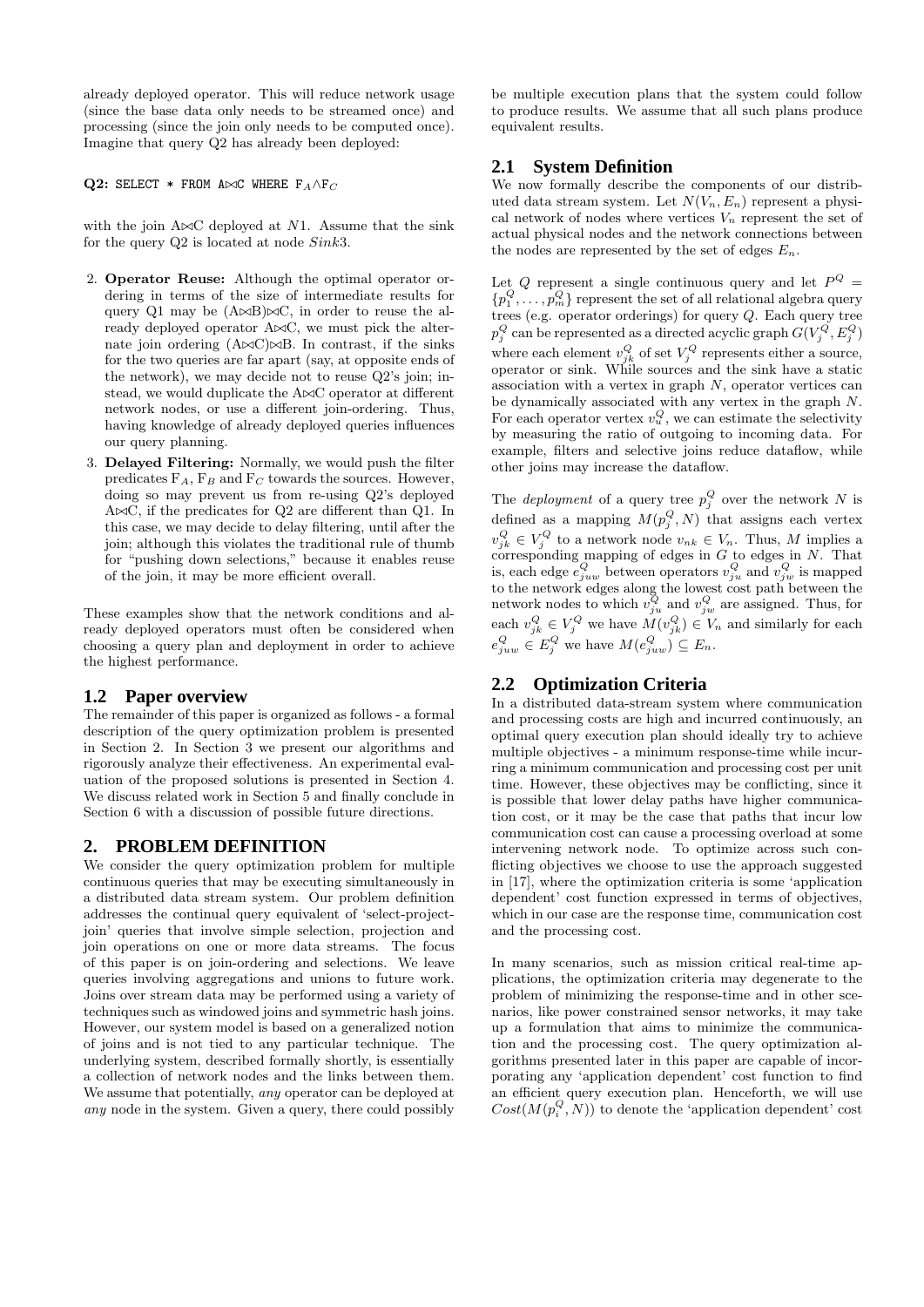incurred by a deployment  $M$  of a query tree  $p_i^Q$  of a query  $Q$  over the network  $N$ . In particular, the sub-optimality analysis and the experiments reported in this paper use a cost formulation that tries to minimize the communication cost incurred per unit time by the deployed query plan.

## **2.3 Optimization Problem**

We now define the query-optimization problem for queries to be deployed on a distributed data stream system.

Query-Optimization Problem: Given a query Q to be deployed over a network  $N$ , and a (possibly empty) set of existing query deployments  $D = \{D_1, \ldots, D_n\}$ , find a query tree  $\{p_i^Q\}$  and a deployment  $M(p_i^Q, N)$  for Q such that  $Cost(M(p_i^Q, N))$  is minimum over all possible query trees and deployments of such trees.

The problem is to find an optimal deployment for a query, given a set of base stream sources and a set of query deployments already executing on the system, by taking into consideration operator reuse. This problem is similar to that of computing optimal query trees in database systems while utilizing existing materialized views [14], but takes into consideration the additional dimension of network costs. Note that it may be possible to modify existing deployments to get a better solution. However, such modifications require us to consider the cost of re-configurations as well. We leave such possibilities for the future.

## **3. QUERY OPTIMIZATION ALGORITHMS**

In order to choose an optimal execution plan, traditional query optimizers typically use an exhaustive search of the solution space, estimating the cost of each plan using precomputed statistics. Lemma 1 shows the size of the exhaustive search space for the query optimization problem in distributed data stream systems.

LEMMA 1. Let  $Q$  be a query over  $K$  (> 1) sources to be deployed on a network with N nodes. Then the size of the solution space of an exhaustive search is given by:

$$
\mathcal{O}_{\mathbf{exhaustive}} = \left(\frac{K! \times (K-1)!}{2^{K-1}}\right) \times (N)^{(K-1)}
$$

PROOF. We are given a network with  $N$  nodes, and a query Q over K streams  $\langle S_1, S_2, \ldots, S_K \rangle$ . The search space is given by all plans (permutations of join-orders) and all possible placements of each plan. The number of query rewritings i.e. an enumeration of both linear and bushy joins of  $K$  streams is given by:

$$
\binom{K}{2} + \binom{K-1}{2} + \ldots + \binom{2}{2} = \frac{K! \times (K-1)!}{2^{K-1}}
$$

The number of network placements of the joins in a query with K streams in a network of size N is given by  $N^{(K-1)}$ . Thus, the exhaustive search space  $\mathcal{O}_{exhaustive}$  given by:

$$
\mathcal{O}_{\mathbf{exhaustive}} = \left(\frac{K! \times (K-1)!}{2^{K-1}}\right) \times (N)^{(K-1)}
$$

 $\Box$ 

As shown in the Lemma 1, the search space increases exponentially with an increase in the query size. Certainly, in a system with thousands of nodes such an exhaustive search would be infeasible.

We have developed two approximation-based algorithms for query optimization in a distributed data stream system. Given a query and a set of sources, these algorithms find an efficient execution plan by simultaneously taking into consideration operator ordering, reuse and network placement. Both algorithms depend on an underlying infrastructure that provides: 1. a hierarchical clustering of network nodes based on our cost function and 2. stream advertisements that allow the query planner to determine where stream data, both base data and data derived from existing operators, are available.

- The **Bottom-Up algorithm** begins by deploying a query in the cluster containing the query sink. It then works its way up the cluster hierarchy, progressively decomposing the query into pieces: one that can be answered using data streams in the local cluster, and one which must be passed further up the hierarchy in order to discover remote streams.
- The Top-Down algorithm starts at the top level of the hierarchy, and performs an exhaustive search using the whole query to find an execution plan. However, the exhaustive search only examines a set of "representative nodes" that approximate the properties of many other nodes. Each of these representative nodes is assigned a piece of the query, and similarly uses exhaustive search to deploy that piece in its own cluster. The algorithm works its way down the hierarchy, progressively decomposing the query into pieces that are assigned to finer-grained clusters.

Both algorithms avoid the cost of exhaustive search by limiting the search space to subsets of the network. Moreover, the algorithms operate in a distributed manner, using localized network and data statistics, avoiding the high cost of a centralized planner which must track the properties of the entire network.

We now describe our algorithms in detail. First, we describe the infrastructure that support the algorithms. Then, we discuss each algorithm, and analyze bounds on the search space and plan sub-optimality. Finally, we compare and contrast the two algorithms.

## **3.1 Optimization infrastructure**

In this section we describe the key components of our optimization infrastructure - hierarchical network partitions that guide our planning heuristics and stream advertisements that facilitate operator reuse.

We can tune the hierarchy to trade off between search space size and sub-optimality by adjusting the  $max_{cs}$  parameter, which bounds the maximum size of each network partition. This tradeoff is complex, and is analyzed in detail in our discussion of the Bottom-Up (Section 3.2) and Top-Down (Section 3.3) algorithms.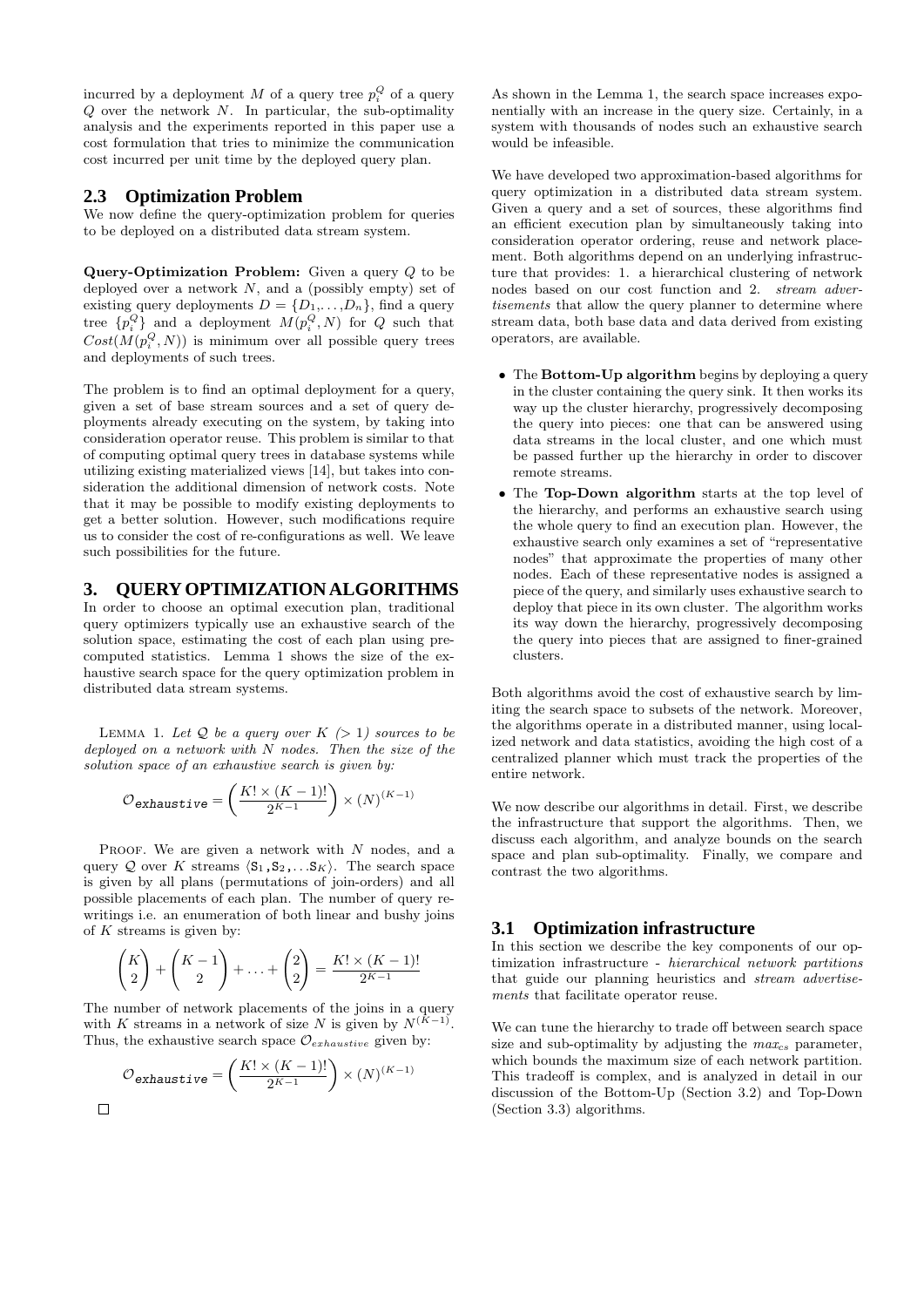

Figure 5: Hierarchical network clusters

#### *3.1.1 Hierarchical Network Clusters*

We organize physical network nodes into a virtual clustering hierarchy, by clustering nodes based on our optimization criteria. For example, if the metric is response-time, we cluster based on inter-node delays. If the metric is communication costs, we cluster based on link costs which represents the cost of transmitting a unit amount of data across the link connecting the two nodes. We refer to this clustering parameter as inter-node traversal cost. Nodes that are close to each other in the sense of this clustering parameter are allocated to the same cluster. However, we impose an upper bound on the cluster size, specified as the  $max_{cs}$  parameter.

Clusters are formed into a hierarchy. At the lowest level, i.e. Level 1, the physical nodes are organized into clusters, in accordance with clustering parameter  $max_{cs}$ . Each node within a cluster is aware of the inter-node traversal cost between every pair of nodes in the cluster. A single node from each cluster is then selected as the coordinator node for that cluster and promoted to the next level, Level 2. Nodes in Level 2 are again clustered according to average inter-node traversal cost, with the cluster formation being governed by the parameter  $max_{cs}$ . This process of clustering and coordinator selection continues until Level N where we have just a single cluster. An example hierarchy is shown in Figure 5. As a result of our clustering approach we can determine the upper bounds on the cost approximation at each level, which is described in the following theorem.

THEOREM 1. Let  $d_i$  be the maximum intra-cluster traversal cost at level i in the network hierarchy and  $c_{act}(v_{ni}, v_{nk})$ be the actual traversal cost between the network nodes  $v_{nj}$ and  $v_{nk}$ . Then the estimated cost  $c_{est}^l(v_{nj}, v_{nk})$  between the same network nodes at any level l is related to the actual cost as follows:

$$
c_{act}(v_{nj}, v_{nk}) \leq c_{est}^{l}(v_{nj}, v_{nk}) + \sum_{i=1}^{i
$$

PROOF. At a particular level  $l$  the cost of traversal between nodes  $v_{nj}$  and  $v_{nk}$  is given by the inter-node traversal cost between the nodes representing them at that level. However, each node will be resolved to some node in the underlying cluster at level  $l - 1$ . Inter-node traversal costs at

this level are bounded by the value  $d_{l-1}$ . Therefore, nodes at level  $l-1$  will be atmost  $d_{l-1}$  distance away from the node representing them at level  $l$ . Thus the inter-node traversal costs between nodes  $v_{nj}$  and  $v_{nk}$  at level  $l-1$  is given by

$$
c_{est}^{l-1}(v_{nj}, v_{nk}) \le c_{est}^{l}(v_{nj}, v_{nk}) + 2d_{l-1}
$$

. Similarly,

.

$$
c_{est}^{l-2}(v_{nj}, v_{nk}) \leq c_{est}^{l-1}(v_{nj}, v_{nk}) + 2d_{l-2}
$$

$$
\Rightarrow c_{est}^{l-2}(v_{nj}, v_{nk}) \le c_{est}^{l}(v_{nj}, v_{nk}) + \sum_{i=l-2}^{i
$$

. This process continues down the hierarchy. At level 1, the estimated cost is the same as the actual traversal cost. Therefore the estimated traversal cost at level  $l$  is at most  $\sum_{i=1}^{i \leq l} 2d_i$  less than the actual cost.

The hierarchical organization is created and maintained using the following algorithm. When a node joins the infrastructure, it contacts an existing node that forwards the join request to its coordinator. The request is propagated up the hierarchy and the top level coordinator then assigns the new node to the top level node that is nearest to it. This top level node passes the request down to its child that is closest to the new node. This child repeats the process, which continues until the node is assigned to a bottom level cluster. Note that similar organization strategies appear in other domains such as hierarchies for internet routing [24], for data aggregation in sensor networks [8] and other related applications. However, to the best of our knowledge we are the first to use such hierarchical approximations and clustering techniques for distributed continual query optimization.

The virtual hierarchy is robust enough to adapt as necessary. It can handle both node joins and departures at runtime. Failure of coordinator nodes can be handled by maintaining active back-ups of the coordinator node within each cluster. However, the issue of fault tolerance is beyond the scope of this paper [22]. Note that, given a network, multiple clustering hierarchies can be created simultaneously with different values of the  $max_{cs}$  parameter.

#### *3.1.2 Stream Advertisements*

Stream Advertisements are used by nodes in the network to advertise the stream sources available at that node. A node may advertise two kinds of stream sources - base stream sources and *derived stream sources*. We observe that each sink and deployed operator is a new stream source for the data computed by its underlying query or sub-query. We refer to these stream sources as derived stream sources and the original stream sources as base stream sources. As a result of the advertisement of derived stream sources, nodes are now aware of operators that are readily available at multiple locations in the network and can be reused with no additional cost involved for transporting input data. The stream advertisements are aggregated by the coordinator nodes and propagated up the hierarchy. Thus the coordinator node at each level is aware of all the stream sources available in its underlying cluster. Advertisements of derived stream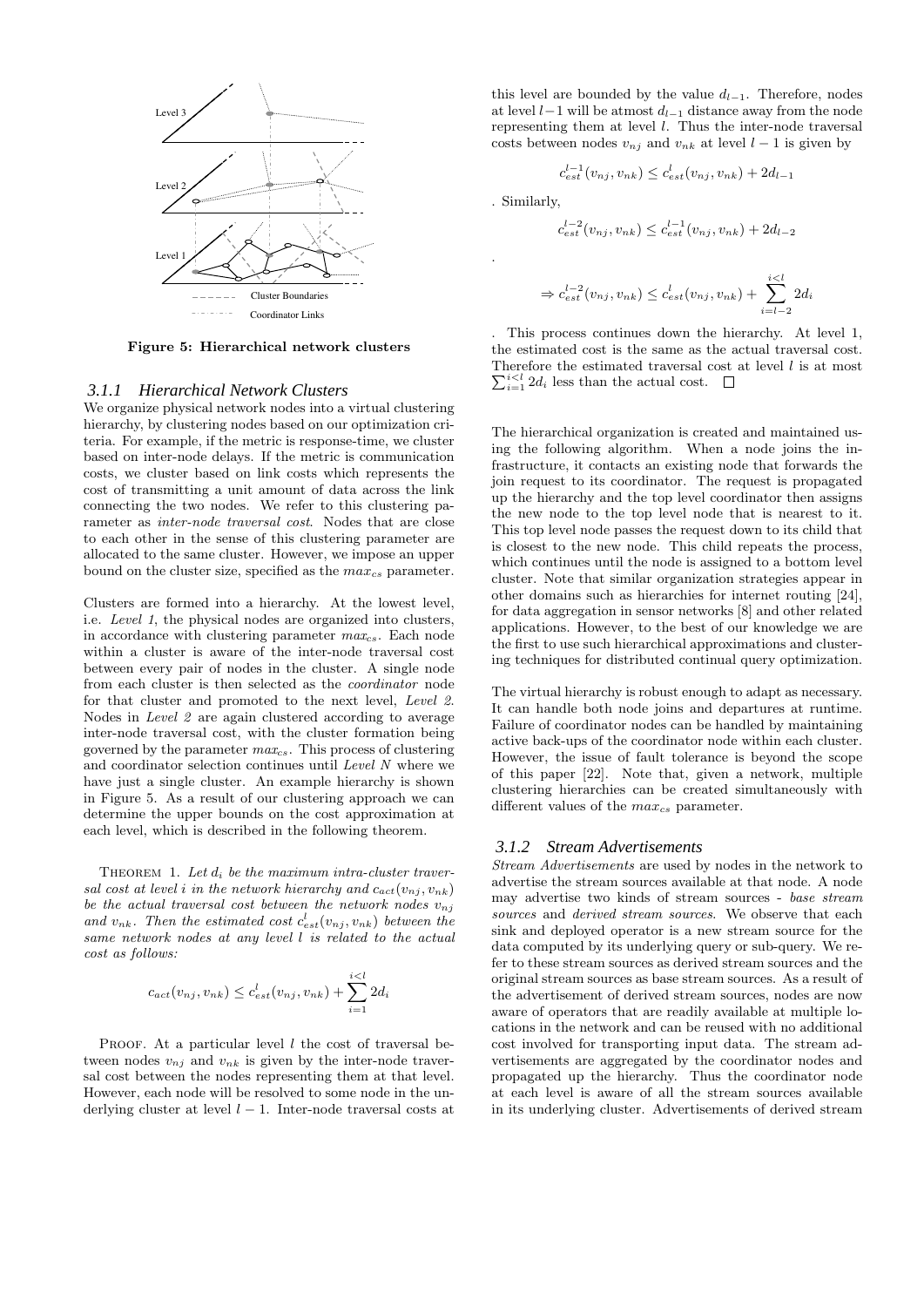sources are key to operator reuse in our algorithms. The advertisements are one-time messages exchanged only at the initial time of operator creation and deployment.

#### **3.2 The Bottom-Up Algorithm**

We now describe the *Bottom-Up* algorithm which propagates queries up the hierarchy, progressively constructing complete query execution plans as and when the required information is available. The algorithm is formally described in Figure 6.

Queries are registered at their sink. When a new query Q over base stream sources  $\langle S_1, S_2, \ldots S_i \rangle$  arrives at a sink at Level 1, the sink informs its coordinator at Level 2. The coordinator rewrites the query  $\mathcal Q$  as  $\mathcal Q'$  with respect to two views -  $V_{local}^{Q}$  and  $V_{remote}^{Q}$  where  $V_{local}^{Q}$  is composed of base and derived sources available locally within the cluster and  $V_{remote}^{Q}$  is composed of base sources not available locally (steps 3-8 in Figure 6). Thus  $Q' \leftarrow V_{local}^Q \bowtie V_{remote}^Q$ . The coordinator deploys  $V_{local}^Q$  within the current cluster (step 10), and then advertises  $V_{local}^Q$  as a derived stream at the next level. The above rewriting causes any joins between local streams to be deployed within the current cluster, leaving the joins of local streams with remote streams or joins between remote streams to be deployed further up in the hierarchy. It may be noted that  $v_{local}^{\mathcal{Q}}$  may project a few columns that are not projected in  $Q$  to facilitate the join with the remote view. Furthermore, the remote view is composed only of base sources since each node is only aware of derived sources available within its own cluster and not aware of those in remote clusters.

The coordinator then requests  $\mathcal{Q}'$  from its next level coordinator, who similarly decomposes the query and repeats the process (step 16). This process continues up the hierarchy, with the query  $Q'$  progressively decomposed into locally available views and remote views and the re-written query being requested from the current cluster's coordinator. Meanwhile, the coordinator performs an exhaustive search, within its underlying cluster, to determine an optimal execution plan for  $V_{local}^{Q}$ . By limiting exhaustive searches to only sub-queries that can be composed within a single partition and only to the current coordinator's partition, the Bottom-Up algorithm is able to bound the search-space of possible execution plans and their deployments.

By considering all possible constructions of  $V_{local}^Q$  that utilize derived sources, the coordinator at each level takes into account reuse of operators already existing in its underlying cluster. When using a derived stream source, communication costs for transporting input data to the node that is the source of the derived stream, and processing costs for computing the result of the operator are incurred only once. Note that if it is cheaper to duplicate operators rather than reuse existing ones, the coordinator will do so.

## *3.2.1 Bounding Search Space with the Bottom-Up Algorithm*

In a network N that is organized into a clustering hierarchy, for a query  $Q$  over  $K$  ( $> 1$ ) sources the search space depends on the clustering parameter  $max_{cs}$  and the resulting height Algorithm: Bottom-Up

**Input:** Query Q over base-sources  $S[1..m]$  arrives at this node Output: Deployed query plan

bottomUp (Query Q, Sources S[1..m])

1. localSources[] :=  $\{\}$ , remoteSources[] :=  $\{\}$ ;

- 2.  $for (i := 1; i < m; i++)$
- 3. if(S[i].isVisibleAt(N))
- 4. localSources.addSource(S[i]);
- 5. else<br>6. re
- 6. remoteSources.addSource(S[i]);<br>7. end;
- end;
- 8. end;
- 9. localQuery := createSubQuery( $Q$ , localSources); //Perform exhaustive search for sub-query
- //within the local cluster<br>10. localPlan := this.deploy
- 10. localPlan := this.deployQuery(localQuery);
- 11. if(remoteSources = null)
- 12. return localPlan;<br>13. else
- 13. else
- 14. remoteSources.addSource(localPlan.sink);
- 15.  $Q'$  := createSubQuery( $Q$ , remoteSources);
- 16. return this.coordinator->bottomUp( $Q'$ , remoteSources)

+ localPlan;

```
17. end;
```
#### Figure 6: Bottom-Up Algorithm

 $h(\approx log_{max_{cs}}N)$  of the hierarchy. We define the following:

$$
\beta = h(\frac{max_{cs}}{N})^{K-1}
$$
 (1)

In Theorem 2 we prove that  $\beta$  represents the upper bound on the ratio of the search space of the Bottom-Up algorithm to that of the exhaustive search. Note that as the ratio  $\frac{max_{cs}}{N}$  decreases linearly,  $\beta$  decreases exponentially. When  $\hat{max}_{cs} \ll N$ ,  $\beta$  is orders of magnitude less than 1 and thus, the Bottom-Up algorithm is orders of magnitude cheaper than exhaustive search. For example, for a query over 4 streams on a network with 1000 nodes, with a  $max_{cs}$  value of 100,  $\beta \approx 0.0015$ .

THEOREM 2. Let  $Q$  be a query over  $K$  (> 1) sources to be deployed on a network with  $N$  nodes. Let the clustering parameter used to organize the network into a hierarchical  $cluster$  be  $max_{cs}$  and let the height of such a hierarchical cluster be h. Let  $\mathcal{O}_{bottom-up}$  represent the solution space for the bottom-up algorithm. Then,

$$
\mathcal{O}_{bottom-up} \leq \beta \mathcal{O}_{exhaustive}
$$

PROOF. We are given a network with  $N$  nodes, and a query Q over K streams  $\langle S_1, S_2, \ldots S_K \rangle$ . Let  $\sigma_i$  represent the number of streams, for query  $Q$ , requested by a node at level i-1 and available within the partition of a single coordinator at level i. Also,  $\sigma_1 + \ldots + \sigma_h = K$ . Let  $\alpha_i$ represent the actual number of streams to be considered at level *i*. At the level where  $V_{remote}^{Q_i} = \phi$ ,  $\alpha_i = \sigma_i$ . At all other levels  $\alpha_i = \sigma_i + 1$  to take into consideration the presence of the remote stream  $V_{remote}^{Q_i}$ . Thus,  $\alpha_1 + \ldots + \alpha_h \leq K + h$ . At any level the search space is given by all plans (permutations of join-orders) and all possible placements of each plan. The number of query re-writings at level i i.e. an enumeration of both linear and bushy joins of  $\alpha_i$  streams is given by:

$$
\begin{pmatrix} \alpha_i \\ 2 \end{pmatrix} + \begin{pmatrix} \alpha_i - 1 \\ 2 \end{pmatrix} + \ldots + \begin{pmatrix} 2 \\ 2 \end{pmatrix} = \frac{\alpha_i! \times (\alpha_i - 1)!}{2^{\alpha_i - 1}} \qquad (2)
$$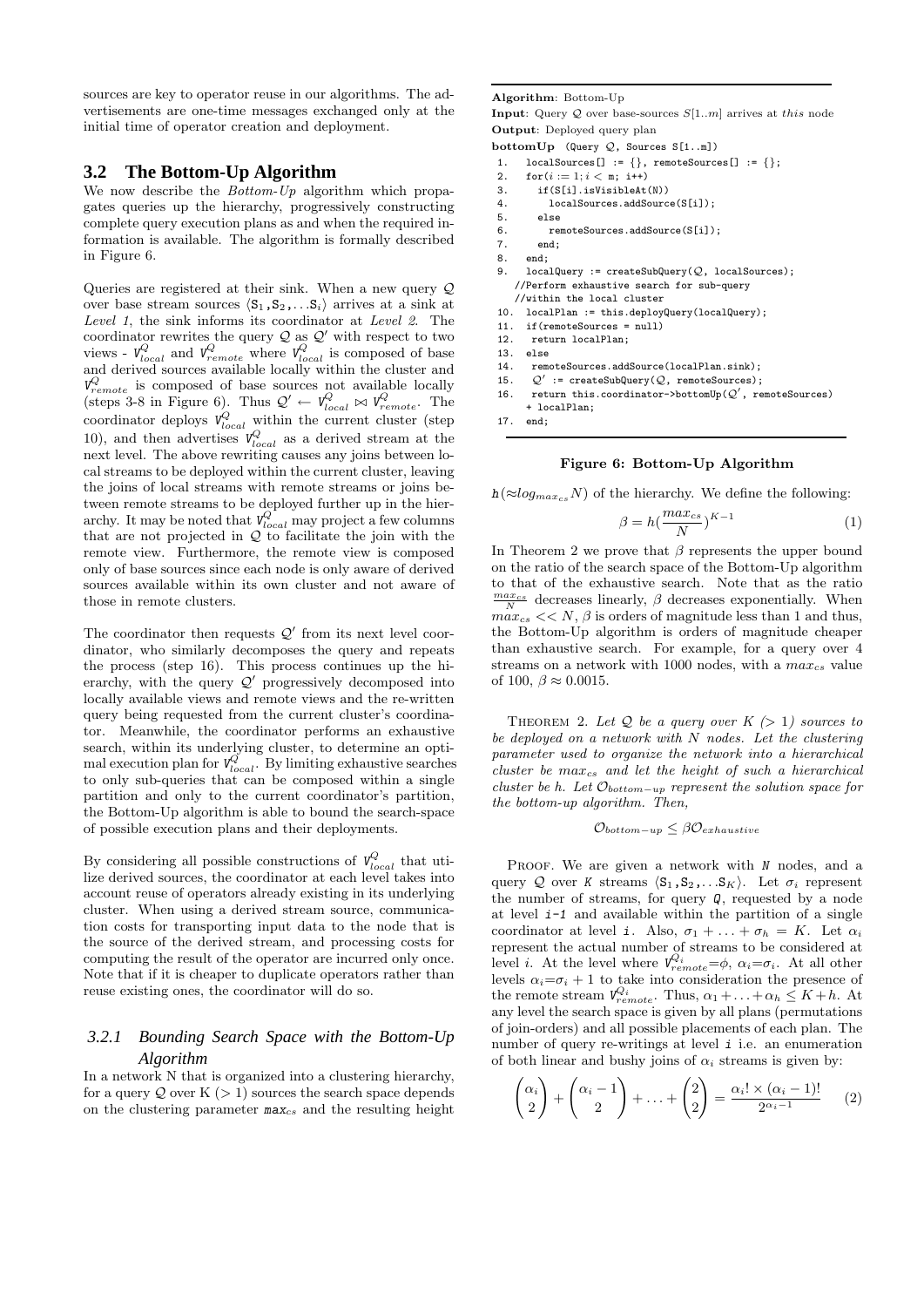The number of network placements of the joins in a query with  $\alpha_i$  streams in a cluster of size max<sub>cs</sub> is given by  $(max_{cs})^{(\alpha_i-1)}$ Thus the search space  $\mathcal{O}_i$  at level i is given by:

$$
\mathcal{O}_i \le \left(\frac{\alpha_i! \times (\alpha_i - 1)!}{2^{\alpha_i - 1}}\right) \times (max_{cs})^{(\alpha_i - 1)}
$$

Thus the total search space in the Bottom-Up algorithm,  $\mathcal{O}_{bottom-up}$  for a query  $Q$  is:

$$
\mathcal{O}_{\text{bottom-up}} \leq \sum_{i=1}^{i \leq h} \mathcal{O}_i \tag{3}
$$

Since  $\forall$  i,  $\alpha_i \leq K$ , and not all  $\alpha_i = K$  (since the query is totally composed of only K streams and streams found at each level are different), we have

$$
\mathcal{O}_{bottom-up} \le \sum_{i=1}^{i \le h} \left( \frac{K! \times (K-1)!}{2^{K-1}} \right) \times (max_{cs})^{(K-1)}
$$

$$
\Rightarrow \mathcal{O}_{bottom-up} \leq \left(\frac{K! \times (K-1)!}{2^{K-1}}\right) \times (max_{cs})^{(K-1)} \times (h)
$$
\n(4)

Thus, from Lemma 1 and Equation 4 we have:

$$
\mathcal{O}_{bottom-up} \leq \beta \mathcal{O}_{exhaustive}
$$

 $\Box$ 

#### *3.2.2 Sub-Optimality in the Bottom-Up Algorithm*

The Bottom-Up algorithm partitions queries into locally and remotely available views as the result of which all local sources are now represented as a single source deployed at the coordinator. This results in a pruning of the plan search space since only join orderings between streams available within a single cluster are considered. While the Bottom-Up algorithm can find optimal join orderings among local sources, the resulting overall execution plan may be suboptimal. As an example, consider a high volume stream  $S_r$ that is in a remote cluster, and which we want to join with two low volume, local streams  $S_1$  and  $S_2$ . An overall optimal plan might be to perform a selective join between  $S_r$  and  $S_1$ in the remote cluster, and then stream the resulting (lowvolume) intermediate results to the local cluster for joining with  $S_2$ . The Bottom-Up algorithm will not consider this plan. However, note that the Bottom-Up algorithm may instead stream the results of  $S_1 \bowtie S_2$  to the remote cluster for joining with  $S_r$ .

In the worst case the resulting deployment may be arbitrarily bad making it impossible to bound the sub-optimality of the algorithm. However, note that the situations under which this algorithm performs badly can be well characterized: the algorithm performs badly when streams available remotely have significantly higher data rates than those available close to the sink. Therefore, it is possible to identify these scenarios a priori through static analysis of stream rates and selectivities and use the Top-Down algorithm in those cases.

We show in Theorem 3, that the sub-optimality of the plan chosen by the Bottom-Up algorithm is bounded with respect to the most optimal deployment of the same join-ordering.

Input: Query  $Q$  over base-sources  $S[1..m]$  arrives at this node Algorithm: Top-Down Output: Deployed query plan topDown (Query Q, Sources S[1..m]) 1. return this.topLevelCoordinator->recurse( $Q$ , S); recurse (Query Q, Sources S[1...m]) 1. plan := this.deploy $Q$ uery $(Q, S)$ ; 2. n := |this.clusterSize|; 3. if  $(n = 0)$ <br>4. return  $p$ 4. return plan; else 6.  $\{subQ[1..n],subS[1..n]]\}$ :=distributeToClusters(plan); 7. for $(i := 1; i < n; i++)$ 8. plan += this.cluster[i]->recurse(subQ[i], subS[i]); 9. end;<br>10. retu return plan;

Figure 7: Top-Down Algorithm

This proves that the Bottom-Up algorithm can offer better bounds than a random placement of the same query tree. Thus, the Bottom-Up algorithm is ideal in situations where the network placement of operators is a more dominant factor than join-ordering.

THEOREM 3. A query  $Q$  deployed as query tree  $P$  over a network N using the Bottom-Up algorithm is no more than

$$
\sum_{l=1}^{l=h-1} \left( \sum_{j=1}^{j=2\alpha_l-1} \left( \sum_{i=1}^{i=l-1} 2d_i \right) \times s_j \right)
$$

sub-optimal compared to the optimal deployment of query tree  $\overline{P}$  over the same network N, where h is the number of levels in the hierarchical organization of N,  $\alpha_l$  represents the number of query sources found at a certain level l in the network hierarchy,  $d_i$  is the maximum intra-cluster delay at level i and  $s_j$  represents the stream rate of the  $j^{th}$  edge deployed at that level.

PROOF. Assume that the query  $Q$  has  $K$  sources, and the network N is organized into a clustering hierarchy of height h with  $\{d_1, d_2, \ldots, d_h\}$  as the maximum intra-cluster traversal cost at the corresponding level. Let  $\alpha_l$  represent the number of sources found at a certain level l in the network hierarchy. The number of edges of plan  $P$  therefore deployed at any level l is equal to  $2\alpha_l$  - 1. If  $s_j$  be the stream-rate corresponding to the  $j^{th}$  edge deployed at level l, the corresponding error is given by:  $\sum_{j=1}^{\tilde{j}=\tilde{2}\alpha_l-1}(\sum_{i=1}^{i=l-1} 2d_i) \times s_j$ (refer Theorem 1). The total error, i.e. the sum of errors across all levels is

$$
\sum_{l=1}^{l=h} \left( \sum_{j=1}^{j=2\alpha_l-1} \left( \sum_{i=1}^{i=l-1} 2d_i \right) \times s_j \right)
$$

 $\Box$ 

12. end;

#### **3.3 The Top-Down Algorithm**

The Top-Down algorithm (Figure 7) bounds sub-optimality by making deployment decisions using bounded approximations of the underlying network; specifically, each coordinator's estimate of the distance between its cluster and other clusters. The algorithm works as follows: The query  $Q$  is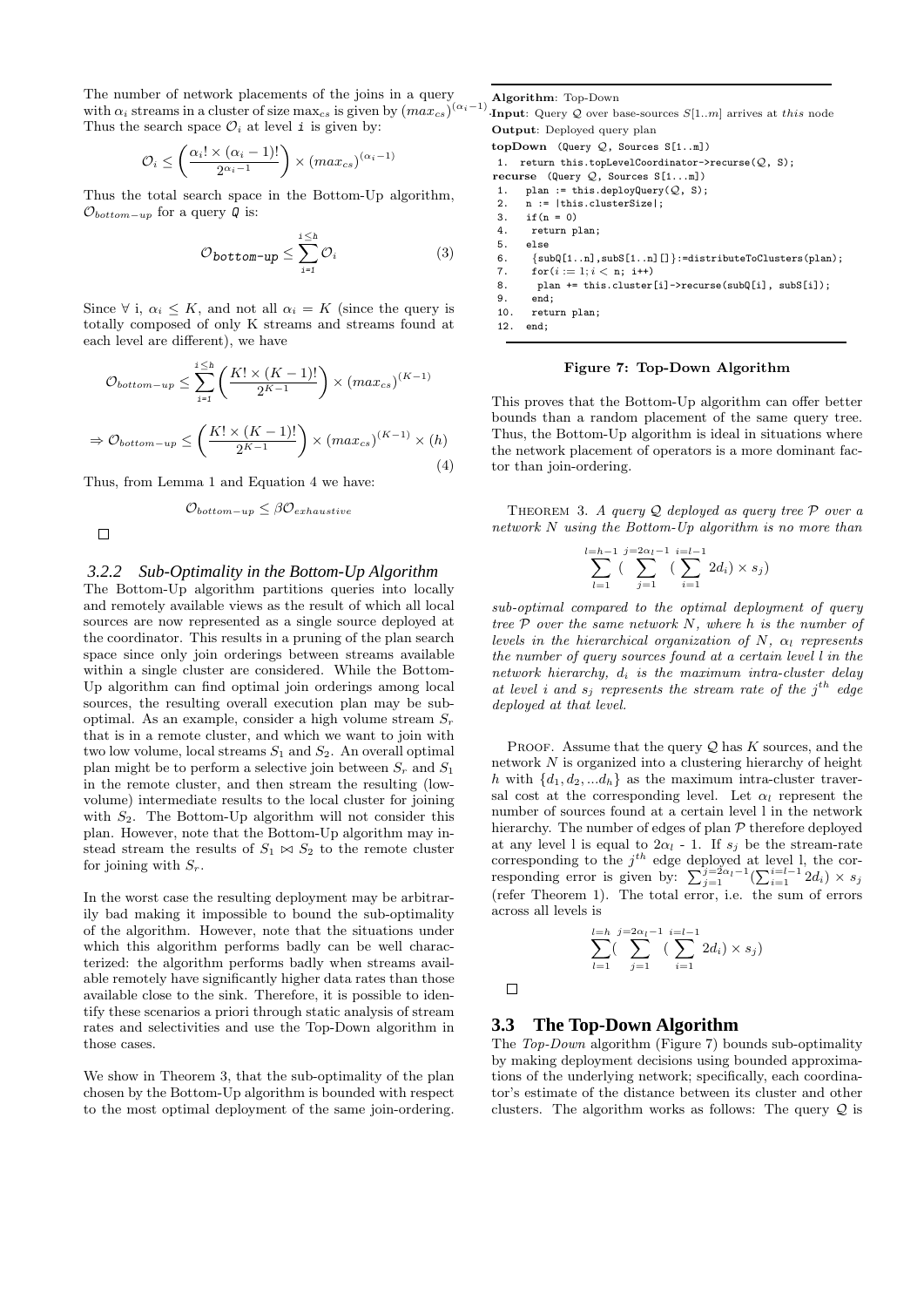submitted as input to the top level (say level t) coordinator (step 1 of sub-routine topDown in Figure 7). The coordinator exhaustively constructs the possible query trees for the query, and then for each such tree constructs a set of all possible node assignments within its current cluster. The cost for each assignment is calculated and the assignment with least cost is chosen. An assignment of operators to nodes partitions the query into a number of views, each allocated to a single node at level  $t$  (step 1 of sub-routine recurse). Each node is then responsible for instantiating such a view using sources (base or derived) available within its underlying cluster. The allocated views act as the queries that are again deployed in a similar manner at level  $t - 1$ , with all possible assignments within the cluster being evaluated exhaustively and the one with the least cost being chosen (steps 6-9). This process continues until level 1, which is the level at which all the physical nodes reside, and operators are assigned to actual physical nodes (step 3-4).

The hierarchical structure and limited size of partitions minimizes the expense of the exhaustive mapping performed by each coordinator. Since each level has fewer nodes and operators are progressively partitioned and assigned to different cluster coordinators, the search space is still much smaller compared to a global exhaustive search.

Whenever a coordinator is exhaustively mapping a portion of the query, it considers both base and derived streams that are locally available. As a result, operator reuse is considered automatically in the planning process. In particular, if the coordinator calculates that reuse would result in the best plan, derived streams are used; otherwise, operators are duplicated.

## *3.3.1 Bounding Search Space with the Top-Down Algorithm*

Recall our definition of  $\beta$  in Section 3.2.1. We now show in Theorem 4 that  $\beta$  also represents the the upper bound on the ratio of the search space of the Top-Down algorithm to that of the exhaustive search. Note that, as the ratio  $\frac{max_{cs}}{N}$  decreases linearly,  $\beta$  decreases exponentially. When  $max_{cs} \ll N$ ,  $\beta$  is orders of magnitude less than 1. Thus, the search space of the Top-Down algorithm is orders of magnitude less than the exhaustive search space.

THEOREM 4. If  $\mathcal{O}_{top-down}$  represents the solution space for the top-down algorithm, then

$$
\mathcal{O}_{top-down} \leq \beta \mathcal{O}_{exhaustive}
$$

PROOF. The worst case search space of the Top-Down algorithm results when all query tree nodes (sources, operators and sink) appear in the same cluster. As in the case of Theorem 2 we compute this search space by considering all possible query trees and all possible placements of operators within a single cluster at each level.

We are given a network with  $N$  nodes, and a query  $Q$  over K streams  $\langle S_1, S_2, \ldots S_K \rangle$ . At the top level t, we have K streams. The search space  $\mathcal{O}_t$  at level t follows from Equation 2 and is given by:

$$
\mathcal{O}_{\mathbf{t}} = \left(\frac{K! \times (K-1)!}{2^{K-1}}\right) \times (max_{cs})^{(K-1)}
$$

In the worst case the coordinator at each level may assign all streams to a single partition thereby causing the search space to be the same at all levels. Thus,  $\mathcal{O}_{top-down}$  is given by

$$
\mathcal{O}_{\text{top-down}} \leq h \times \left(\frac{K! \times (K-1)!}{2^{K-1}}\right) \times (max_{cs})^{(K-1)} \quad (5)
$$

Thusfrom Equation 5 and Lemma 1 we have

$$
\mathcal{O}_{top-down} \leq \beta \mathcal{O}_{exhaustive}
$$

 $\Box$ 

## *3.3.2 Sub-Optimality in the Top-Down Algorithm*

The Top-Down algorithm works by propagating a query down the network hierarchy, described in Section 3.1.1. Assume that we are given a query  $Q$  and a network N organized as a hierarchy. At each level, the coordinator chooses a deployment  $\mathcal M$  (and hence a corresponding tree  $\mathcal P$ ) with the least cost for the sub-query assigned to it, and then assigns the operators in this tree to nodes in its underlying cluster. It follows from Theorem 1 that the maximum network approximation is incurred at the top most level of the network hierarchy and therefore the Top-Down algorithm is most sub-optimal when all the edges of tree  $P$  are deployed at the top-most level. The following theorem establishes the bounds on sub-optimality of the top-down algorithm as compared to an optimal deployment using an exhaustive search.

THEOREM 5. A query  $Q$  deployed using the Top-Down algorithm over a network N is no more than

$$
\sum_{e_k \in E^Q} \left(\sum_{i=1}^{i=h-1} 2d_i\right) \times s_k
$$

sub-optimal compared to the optimal deployment of query Q over the same network N, where h is the number of levels in the network hierarchy of N,  $E^{Q}$  represents the set of edges of the tree chosen for query  $Q$ ,  $d_i$  is the maximum intracluster traversal cost at level i and  $s_k$  is the stream rate for the  $k^{th}$  edge  $e_k$ .

PROOF. The maximum sub-optimality of the Top-Down algorithm occurs only when all the edges of the tree chosen for Q are mapped to the top-most level, i.e. no two nodes (operators or sources or sinks) lie in the same underlying cluster. The proof then follows directly from Theorem 1.  $\Box$ 

#### **3.4 Bottom-Up versus Top-Down**

The Bottom-Up and Top-Down algorithms bound the search space by limiting exhaustive searches to a bounded cluster. However, the Bottom-Up algorithm considers only a subset of operators at each level thus pruning the search space even more aggressively. As shown in Theorem 2 and 4, in the worst case both algorithms may result in the same search space. However, as we show in our experiments, in the average case the Bottom-Up algorithm must consider only about 50% of the plans of the Top-Down algorithm.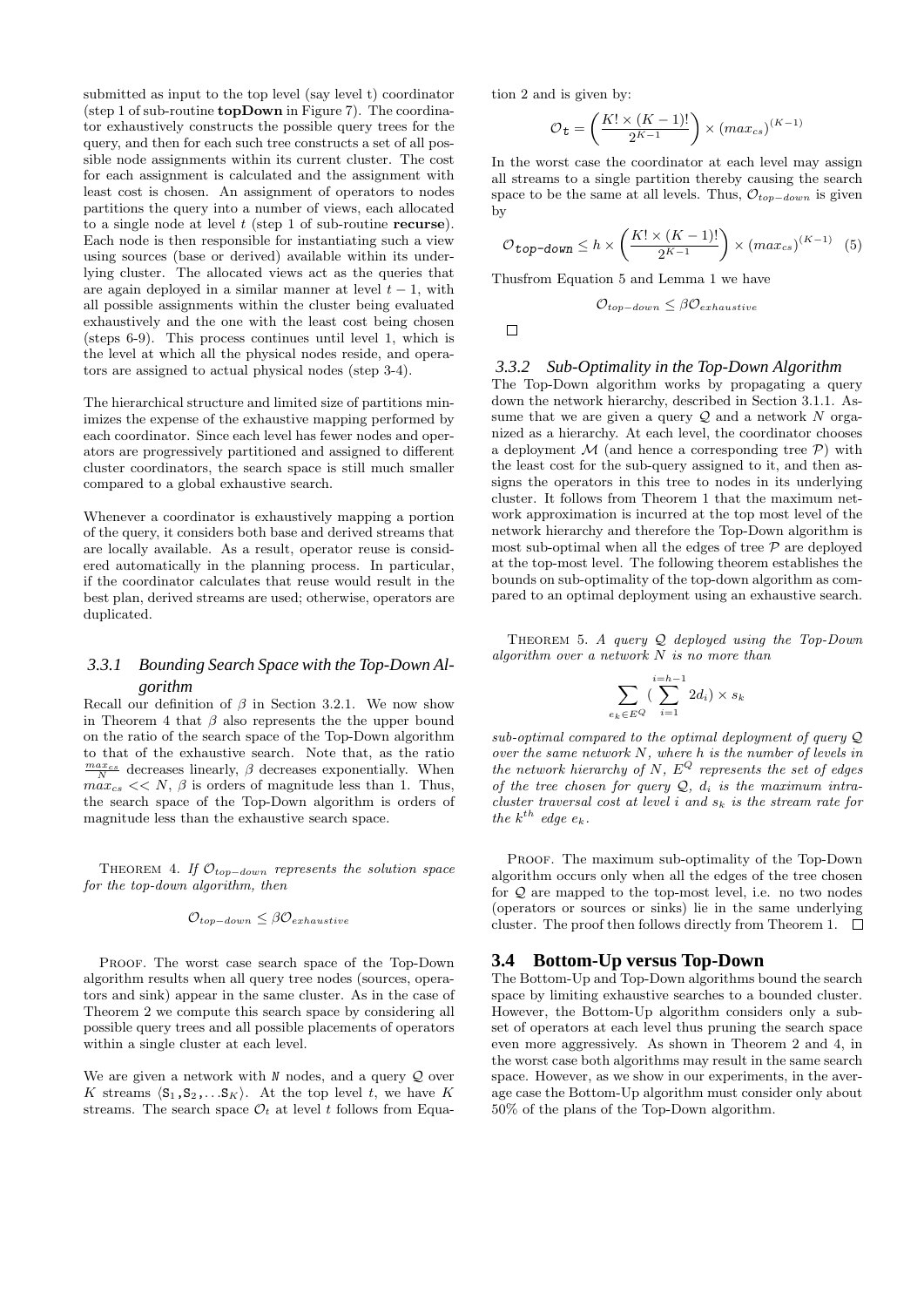

Figure 8: Bottom-Up Algorithm: Number of plans

Since the Bottom-Up algorithm prunes the search space aggressively, it does not consider all join orders. In particular, join orders where remote streams are joined before locally available streams are not considered. As a result in the worst case, the Bottom-Up algorithm may choose plans that are arbitrarily bad. However, it is possible to identify these cases a priori by considering stream data rates and join selectivities. In cases where the variation in the cost of different join orderings of the same query is high, it may be preferable to use the Top-Down algorithm, which offers tighter bounds on the sub-optimality of the deployment. However, if the network placement costs are the dominant factor in deployment costs, or if deployment time is a primary concern as compared to sub-optimality (which may be true in the case of short-lived queries), the Bottom-Up algorithm is ideal. The Bottom-Up algorithm offers smaller time-todeploy for queries since the algorithm completes at the lowest level where all sources are found. On the other hand, with Top-Down the query always traverses the entire depth of the hierarchy.

It is possible to combine the two approaches into a hybrid approach. For example, we could reduce both suboptimality and deployment time while considering a larger search space by beginning the Bottom-Up algorithm from some level  $j > 1$  higher in the clustering hierarchy. We leave such approaches to future work.

#### **4. EXPERIMENTS**

We present both simulation based experiments and experiments conducted on Emulab [1] using IFLOW [22], our implementation of a distributed data stream system that supports distributed deployment of continual-queries. In particular, we show in our experiments that in the average case the Top-Down algorithm is only 10% sub-optimal compared to an exhaustive search, while the Bottom-Up algorithm is 34% sub-optimal. However, the deployment time of the Bottom-Up algorithm is 70% less than that of the Top-Down algorithm.

#### **4.1 Experimental Setup**

Our simulation experiments were conducted over transitstub topology networks generated using the standard tool, the GT-ITM internetwork topology generator [35]. Most experiments were conducted using a 128 node network, with a standard Internet-style topology: 1 transit (e.g. "backbone") domain of 4 nodes, and 4 "stub" domains connected to the transit domain (each of 8 nodes). Link costs (per byte



Figure 9: Bottom-Up Algorithm: Cost

transferred) were assigned such that the links in the stub domains had lower costs than those in the transit domain, corresponding to transmission within an intranet being far cheaper than long-haul links. The cost of a deployment is the total data transferred along each link times the link cost.

We used a synthetic workload so that we could experiment with a large variety of stream rates, query complexities, and operator selectivities. Our workload was generated using a uniformly random workload generator. The workload generator generated stream rates, selectivities and source placements for a specified number of streams according to a uniform distribution. It also generated queries with the number of joins per query varying within a specified range (2-5 joins per query) with random sink placements. In our experiments we use a cost formulation that tries to minimize the communication cost incurred per unit time by the deployed query plan. Therefore, as described in Section 3.1.1 our network is organized into a clustering hierarchy based on link costs which represent the cost of transmitting a unit amount of data across the link.

## **4.2 Tuning Cluster Size: Tradeoff between Sub-Optimality and Search Space**

As explained in Section 3, an exhaustive search of all possible query plans and all possible placement of operators may not be feasible as network size increases. For example, an exhaustive search on a 128 node network for the deployment of a single query over 5 stream sources required enumeration of approximately  $4.83 \times 10^{10}$  plans that took nearly 3 hours to complete on our system.

In this section we demonstrate how the  $max_{cs}$  parameter can be used to tune the tradeoff between the sub-optimality of the heuristic and minimizing the search space. Intuitively, a larger  $max_{cs}$  means: (1) larger clusters and (2) fewer levels in the hierarchy. Moreover, larger clusters increase the chance that multiple sources will be found in the same cluster. The impact of these effects are studied below.

The experiments were conducted on the 128 node topology described in Section 4.1, with 10 source streams. We averaged our results over 10 workloads generated using our random workload generator, each with a different set of placements for sources and sinks. Each workload consisted of 200 queries with 2-5 joins per query.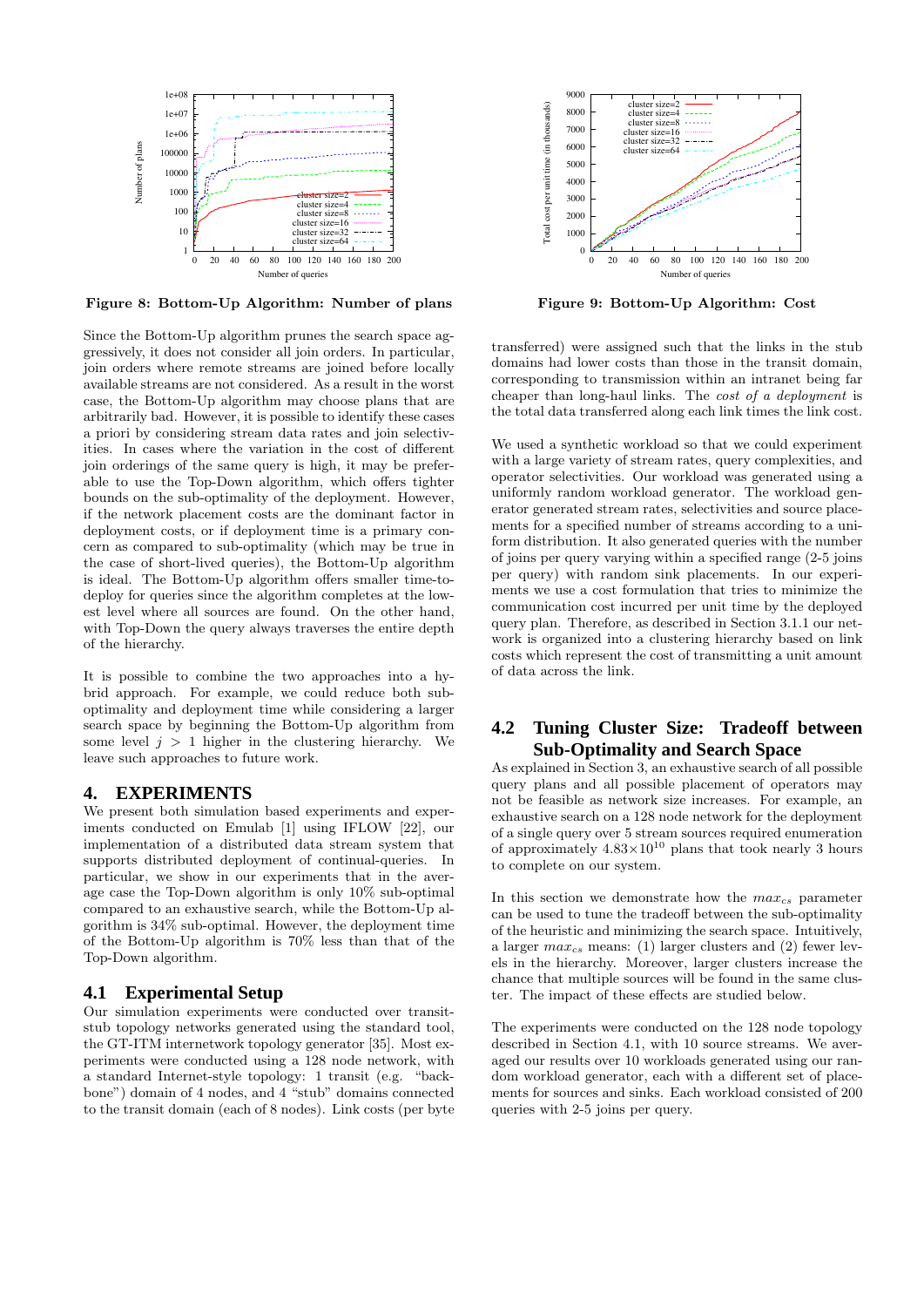

Figure 10: Top-Down Algorithm: Number of plans

## *4.2.1 Bottom-Up Algorithm: Effect of Cluster Size on Search Space*

In this experiment we studied the effect of the cluster size parameter  $max_{cs}$  on the search space with the Bottom-Up algorithm. Figure 8 depicts the cumulative number of plans examined on a log scale, with varying  $max_{cs}$ . As the figure shows, the number of plans increases as  $max_{cs}$  increases. A  $max_{cs}$  value of 2 resulted in the fewest plans examined. This is because the resulting hierarchy had small cluster sizes at each level, and thus fewer deployment options had to be examined.

Interestingly, we notice that a  $max_{cs}$  value of 32 results in a smaller search space than a value of 16. In both cases, the hierarchy had the same number of levels, but in the case of  $max_{cs} = 32$ , the upper level clusters were smaller (since the lower level clusters were larger.) Since many sources are found remotely, most of the planning is done at the upper levels, and having small cluster sizes at those levels results in a smaller search space overall.

In contrast, a  $max_{cs}$  value of 64 resulted in the maximum search space, nearly an order of magnitude larger than  $max_{cs}$  = 16. This is a straightforward effect of the increased probability of finding sources in a larger cluster. For example a query over 4 streams, with all streams found within a 57 node Level 1 cluster, considers as many as  $3.3 \times 10^6$  deployments.

# *4.2.2 Bottom-Up Algorithm: Effect of Cluster Size on Cost*

The aim of this experiment was to study the impact of the  $max_{cs}$  parameter on the cost of deployments obtained with the Bottom-Up algorithm. Figure 9 shows the cumulative deployed cost per unit time of queries deployed incrementally for different values of the  $max_{cs}$  parameter. It can be noticed that cost decreases as the  $max_{cs}$  value is increased. For example, a  $max_{cs}$  value of 64 results in a 21\% decrease in cost compared to a  $max_{cs}$  value of 8. With smaller cluster sizes, the number of levels in the hierarchy increases. As a result, more deployments are computed at higher levels resulting in greater approximations.

To summarize, in terms of sub-optimality, fewer levels and more nodes per level is best. In terms of search space, fewer nodes per level is best. A useful guideline for choosing  $max_{cs}$ for the Bottom-Up algorithm is:



Figure 11: Cost using Top-Down algorithm

• Choose the largest value of  $max_{cs}$  that results in a search space (using Theorem 2) that is acceptable.

## *4.2.3 Top-Down Algorithm: Effect of Cluster Size on Search Space*

Figure 10 shows the effect of the  $max_{cs}$  parameter on the search space of the Top-Down algorithm. Note that the y-axis has a log scale. As the figure shows,  $max_{cs} = 2$ results in the smallest search space, because the top level cluster must have at most 2 nodes. We see (as before) that  $max_{cs} = 32$  is better than  $max_{cs} = 16$ . Setting  $max_{cs} = 32$ results in fewer nodes at the top level, where the whole query is considered for deployment. Although  $max_{cs} = 64$  also results in a small top level cluster, in this case individual lower level clusters have much higher probability of having multiple sources. The result is that usually the whole query must be passed down to a large lower level cluster, so that many operators and deployments must be considered. In general smaller values of  $max_{cs}$  results in smaller search spaces.

## *4.2.4 Top-Down Algorithm: Effect of Cluster Size on Cost*

Next, Figure 11 shows the effect of the cluster size parameter  $max_{cs}$  on the cost in the Top-Down algorithm. Note that large values of  $max_{cs} (> 4)$  result in deployed costs that are close to each other. The Top-Down algorithm considers all possible operator orderings at the top-most level (regardless of  $max_{cs}$ ). This in turn results in a good and mostly 'similar' choice of operator ordering for a range of  $max_{cs}$  values. However, if  $max_{cs}$  is too small, there are many levels in the hierarchy. Since each level adds more inaccuracy to the approximation, each top-level node provides a poorer picture of the underlying network. Therefore, the Top-Down algorithm makes poorer planning decisions.

To limit sub-optimality, we need a reasonably large  $max_{cs}$ (to avoid the above effect.) To bound search space, we need a small  $max_{cs}$ . Therefore, a useful guideline for choosing  $max_{cs}$  for the Top-Down algorithm is:

• Choose the smallest value of  $max_{cs}$  that is large enough so that the height of the hierarchy results in reasonable sub-optimality (based on Theorem 5).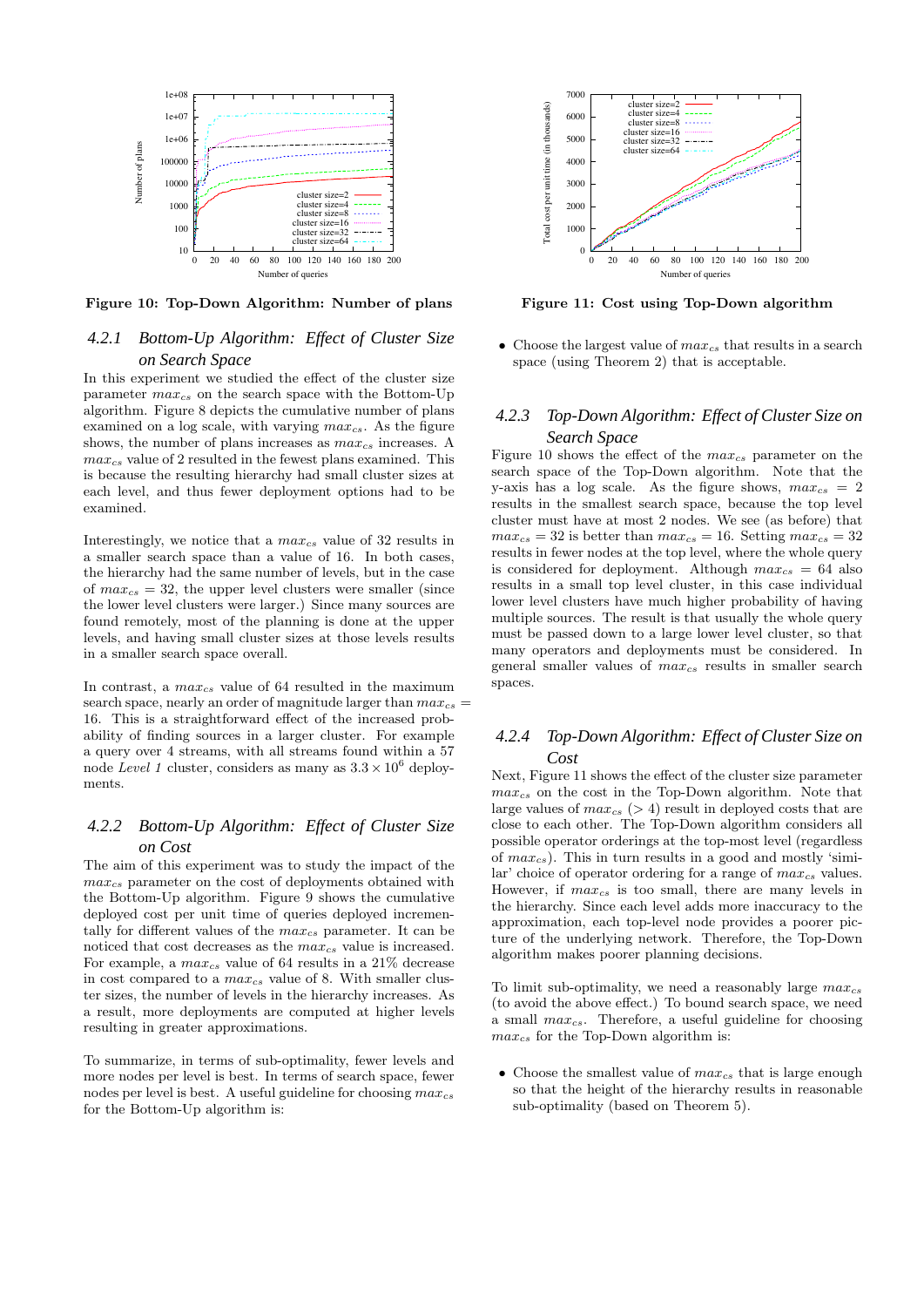

Figure 12: Effect of reuse and comparison with exhaustive search

## **4.3 Effect of Reuse and Comparison with Exhaustive Search**

We now examine the effect of operator reuse in the Bottom-Up and Top-Down algorithms. Figure 12 shows the cumulative cost of deployment using exhaustive search and the two algorithms both with and without operator reuse. The  $max_{cs}$  parameter was set to 32. We chose this value of  $max_{cs}$  based on the above guideline for the Bottom-Up algorithm; and we used the same value for the Top-Down to provide apples-to-apples comparison. Operator reuse was implemented through stream-advertisements. The communication cost of advertisements was negligible compared to the data streams themselves. The figure shows that the Bottom-Up algorithm benefits by nearly a 30% decrease in cost per unit time through operator reuse, while the Top-Down algorithm achieves cost saving of 27% per unit time through operator reuse.

Figure 12 also allows us to compare the deployed costs of the two algorithms with an exhaustive search. As can be seen, the Top-Down algorithm with reuse performs nearly 19% better than the Bottom-Up algorithm with reuse. This is because the Bottom-Up algorithm may choose a sub-optimal plan since it does not consider an ordering of all operators at any level, unlike the Top-Down algorithm. When compared to an exhaustive search, the Bottom-Up algorithm with reuse, performs sub-optimally by only 34% and the Top-Down algorithm by only 10%. This shows that the sub-optimality due to the approximations made by the algorithms is minimal. We show in our next experiment that both algorithms effect a massive decrease in search space.

#### **4.4 Scalability with Network Size**

In this experiment we study the scalability of the algorithms with respect to the number of deployments considered as network size increases. We generated a workload of 100 queries using 10 stream sources with each query performing joins over 4 streams. We measured the average number of deployments considered for queries in this workload over 4 different transit-stub topologies of different sizes generated using GT-ITM. Again, sinks were placed at random nodes in the network. Figure 13 shows the deployments considered for a single query with Bottom-Up and Top-Down algorithms with  $max_{cs}$  32 and exhaustive search. The figure also shows how the average case (experimental) compares with the worst case (theoretical) analytical bounds. Note



Figure 13: Average number of plans

that the y-axis has a log scale. Again, the value of  $max_{cs}$ was set to 32 to produce the largest feasible search space. Note that the increase in  $\mathcal{O}_{exhaustive}$  is offset by the decrease in  $\beta$  such that the worst case bounds are nearly identical across the different networks.

The values for exhaustive search were calculated using Lemma 1 while the analytical bounds was calculated using Theorems 2 and 4. Clearly, performing exhaustive searches in such systems is infeasible. Both the Top-Down and Bottom-Up algorithms decrease the search space by at least 99%. We also see that the search space per query in the Bottom-Up algorithm is nearly 45% less than that of the Top-Down algorithm. This can be attributed to the early splitting of queries between levels in the Bottom-Up algorithm resulting in fewer operators being considered for placement at each level. Meanwhile, the Top-Down algorithm must consider all operator deployments at all levels in the hierarchy.

Although the search space of Top-Down and Bottom-Up algorithms seems to first decrease with network size and then increase, note that this is only a particular characteristic of our sample networks. For example, clustering using  $max_{cs}$ 32 resulted in an average Level 1 cluster size of 26 with a 128-node network, and 15 with a 510-node network. Thus the search space for a 510-node network is less than that of the 128 node network. Note that the search space, while being limited by the  $max_{cs}$  parameter, is affected by the average cluster size too, which depends on the particular network topology.

## **4.5 Prototype Experiments**

The next set of experiments was conducted on Emulab using IFLOW [22], our implementation of the distributed data stream system which supports hierarchies and advertisements as described earlier. The testbed on Emulab consisted of 32 nodes (Intel XEON, 2.8 GHz, 512MB RAM, RedHat Linux 9), organized into a topology that was again generated with GT-ITM. Links were 100Mbps and the inter-node delays were set between 1msec and 6msec. The query workload for the following experiments consisted of 25 queries over 8 stream sources. The number of streams per query varied from 2 to 4.

#### *4.5.1 Deployment Time*

The first experiment conducted on Emulab was meant to validate our claim about the stricter search space bounds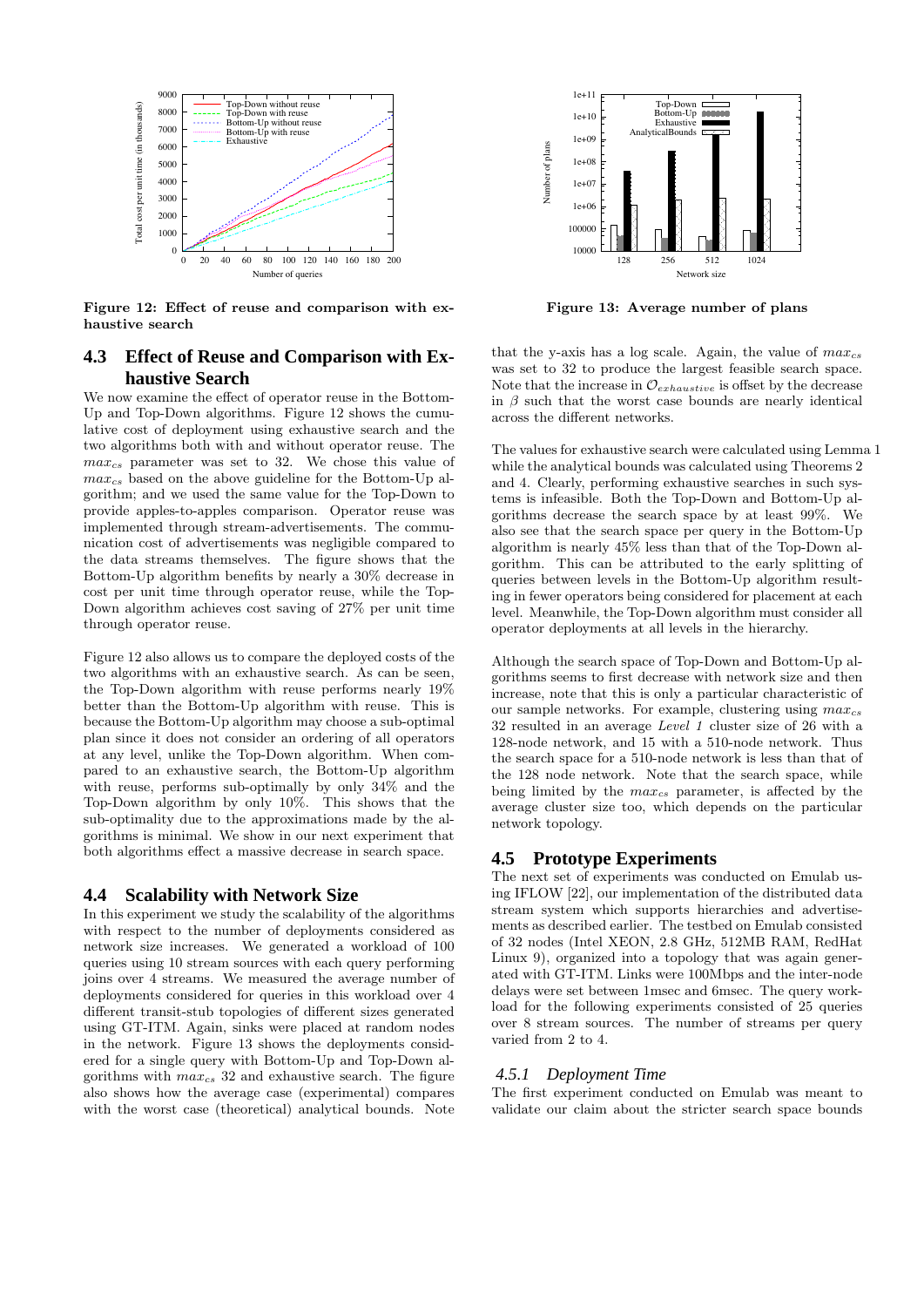

Figure 14: Query deployment time

offered by the Bottom-Up algorithm. Figure 14 shows the average deployment time in seconds for different query sizes. We observe that the deployment times of the Bottom-Up algorithm is almost 70% less than that of the Top-Down algorithm. This can be attributed to two factors: (1) the smaller search space in the Bottom-Up algorithm, and (2) the fact that the Top-Down algorithm must always traverse the entire depth of the network hierarchy. We also observe that the deployment time of the Top-Down algorithm decreases with increasing  $max_{cs}$  value. This is due to the fact that more levels need to be traversed for lower  $max_{cs}$  values, hence resulting in higher deployment times.

#### *4.5.2 Deployment Cost*

In this experiment, we studied the cost of deployments with the Bottom-Up and Top-Down algorithms for different values of  $max_{cs}$ . Figure 15 shows the cumulative cost incurred per unit time over 25 queries. We observe that the Top-Down algorithm offers a lower deployed cost than the Bottom-Up algorithm. This is in alignment with our simulation results. Since the Top-Down algorithm considers all operator orderings at the top-most level this algorithm leads to the selection of a better execution plan.

#### **5. RELATED WORK**

Distributed query optimization has received a great deal of attention from researchers since the 1980s [21]. Classic efforts in this area include R<sup>∗</sup> [33], Distributed INGRES [31] and SDD-1 [9]. Both the  $R^*$  algorithm and the Distributed INGRES algorithm execute at a master site. Since our system may consist of thousands of nodes, it is infeasible to maintain all network information at a single node or perform exhaustive searches for an optimal deployment. Note that our notion of local and global views is with reference to the actual network locations of sources and cluster boundaries. This is very different from the LAV, GAV and GLAV [18] concepts used for schema mapping in data-integration systems. Also, our algorithms primarily deal with performance issues and require orthogonal research in semantic issues such as schema mapping and transformation [27].

A number of data-stream systems such as STREAM [5], Borealis [2], TelegraphCQ [10] and NiagaraCQ [13] have been developed to process queries over continuous streams of data. Approaches to query optimization in centralized stream processing systems have explored use of techniques like common sub-expression elimination and commutative



Figure 15: Utility with Bottom-Up and Top-Down algorithms

ordering of operators [7, 12]. There has also been an effort in moving towards distributed processing of stream queries [2, 29] in general and query optimization [4, 32] in these systems in particular. Novel systems like Eddies [16, 4] have also used a tuple-by-tuple routing approach to adaptively decide the execution plan of a query. The paradigm of innetwork query processing has been used earlier in sensor networks [23, 34]. The use of this technique in stream based systems to decide operator placement when the query tree is already known is described in [3] and a heuristic based approach for the same problem is presented in [26]. Optimal placement for a single query on a sensor network is considered in [30]. However, we consider the more generic problem of selecting an optimal plan and do so by simultaneously considering operator ordering and placements.

Although our algorithms utilize stream rates and statistics we do not deal with the issue of computing and maintaining these statistics. Rate-based and sliding-window approaches have been described elsewhere for computing statistics in data stream systems [6, 32]. The problems of common subexpression elimination and operator reuse in our distributed stream processing system, overlaps to some extent with the problems of view selection, maintenance and reuse [20, 11, 19]. However, our solution space is compounded by the need to additionally consider network costs. The problem of multi-query optimization in distributed data stream systems was defined in [28], but that work only sketched out preliminary solution approaches. We build upon this work by presenting detailed algorithms for query optimization, and conducting an in-depth experimental study of their effectiveness. Note that our algorithms can be applied to the task scheduling problem [15] in distributed systems, but are designed to deal with distribution at a much larger scale.

#### **6. CONCLUSION & FUTURE WORK**

We described the query-optimization problem in distributed data-stream systems and illustrated how traditional database paradigms may not apply to such systems. We demonstrated through our experiments that selection of an optimal execution plan in such systems must consider operator ordering, network placement and operator reuse. We presented a query optimization infrastructure that has two key components: a hierarchical clustering of network nodes that allow network approximations and stream advertisements that enable operator reuse. We described algorithms Top-Down and Bottom-Up that find efficient execution plans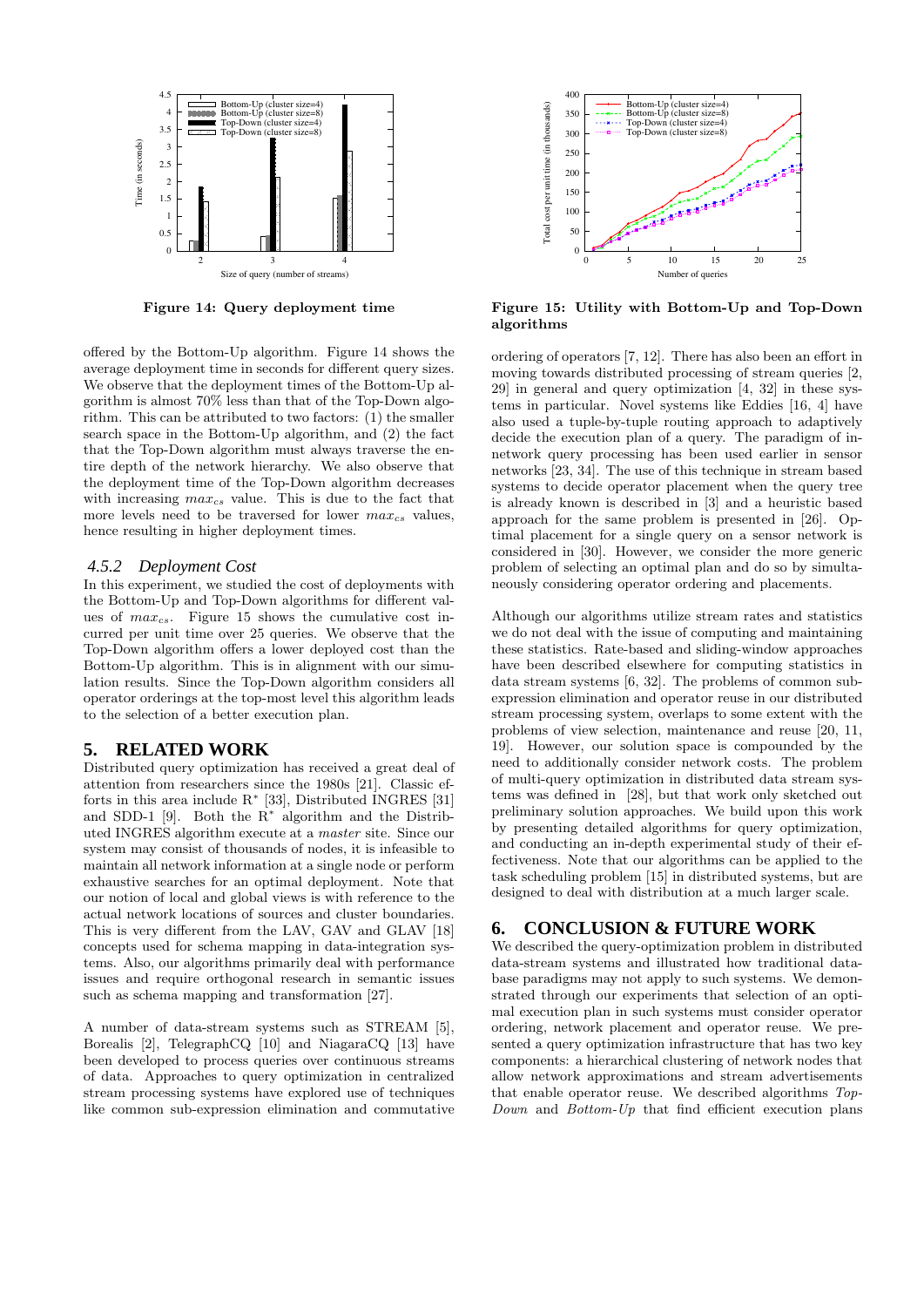while examining a very small search space. Experimental and analytical results showed that both algorithms offer costs that are comparable to that provided by an exhaustive search while exploring much fewer plans. In ongoing work we are exploring run-time reconfiguration of deployments, and other optimization opportunities achievable through query containment.

## **7. REFERENCES**

- [1] Emulab network emulation testbed. http://www.emulab.net/.
- [2] D. J. Abadi et al. The Design of the Borealis Stream Processing Engine. In Second Biennial Conference on Innovative Data Systems Research (CIDR 2005), Asilomar, CA, January 2005.
- [3] Y. Ahmad and U. Cetintemel. Network-aware query processing for stream-based applications. In VLDB, 2004.
- [4] R. Avnur and J. M. Hellerstein. Eddies: continuously adaptive query processing. In SIGMOD, 2000.
- [5] B. Babcock, S. Babu, M. Datar, R. Motwani, and J. Widom. Models and issues in data stream systems. In PODS, 2002.
- [6] B. Babcock, M. Datar, R. Motwani, and L. O'Callaghan. Maintaining variance and k-medians over data stream windows. In PODS, 2003.
- [7] S. Babu, R. Motwani, K. Munagala, I. Nishizawa, and J. Widom. Adaptive ordering of pipelined stream filters. In SIGMOD, 2004.
- [8] J. Beaver and M. A. Sharaf. Location-aware routing for data aggregation for sensor networks. In Geo Sensor Networks Workshop, 2003.
- [9] P. A. Bernstein et al. Query processing in a system for distributed databases (sdd-1). ACM Trans. Database Syst., 1981.
- [10] S. Chandrasekaran et al. TelegraphCQ: Continuous dataflow processing for an uncertain world. In CIDR, 2003.
- [11] S. Chaudhuri, R. Krishnamurthy, S. Potamianos, and K. Shim. Optimizing queries with materialized views. In ICDE, 1995.
- [12] J. Chen, D. J. DeWitt, and J. F. Naughton. Design and evaluation of alternative selection placement strategies in optimizing continuous queries. In ICDE, 2002.
- [13] J. Chen, D. J. DeWitt, F. Tian, and Y. Wang. NiagaraCQ: A scalable continuous query system for internet databases. In SIGMOD, 2000.
- [14] R. Chirkova and C. Li. Materializing views with minimal size to answer queries. In PODS, 2003.
- [15] R. Chow and T. Johnson. Distributed Operating Systems and Algorithms. Addison-Wesley Longman, Reading, MA, 1997.
- [16] A. Deshpande and J. Hellerstein. Lifting the burden of history from adaptive query processing. In VLDB, 2004.
- [17] R. Epstein, M. Stonebraker, and E. Wong. Distributed query processing in a relational data base system. In SIGMOD, 1978.
- [18] M. Friedman, A. Levy, and T. Millstein. Navigational plans for data integration. In AAAI, 1999.
- [19] J. Goldstein and P.-A. Larson. Optimizing queries using materialized views: a practical, scalable solution. In SIGMOD, 2001.
- [20] A. Y. Halevy. Answering queries using views: A survey. *VLDB* Journal, 2001.
- [21] D. Kossmann. The state of the art in distributed query processing. ACM Comput. Surv., 2000.
- [22] V. Kumar et al. Implementing diverse messaging models with self-managing properties using IFLOW. In IEEE International Conference on Autonomic Computing, 2006.
- [23] S. Madden, M. J. Franklin, J. M. Hellerstein, and W. Hong. TAG: a tiny aggregation service for ad-hoc sensor networks. In OSDI, 2002.
- [24] J. Moy. OSPF version 2, request for comments 2328. 1998.
- [25] C. Olston, J. Jiang, and J. Widom. Adaptive filters for continuous queries over distributed data streams. In SIGMOD, 2003.
- [26] P. Pietzuch, J. Ledlie, J. Shneidman, M. Roussopoulos, M. Welsh, and M. Seltzer. Network-aware operator placement for stream-processing systems. In ICDE, 2006.
- [27] E. Rahm and P. A. Bernstein. A survey of approaches to automatic schema matching. VLDB Journal, 2001.
- [28] S. Seshadri, V. Kumar, and B. F. Cooper. Optimizing multiple queries in distributed data stream systems. In 2nd Workshop on Networking Meets Database (NetDB), in conjunction with ICDE, 2006.
- [29] M. Shah, J. Hellerstein, S. Chandrasekaran, and M. Franklin. Flux: An adaptive partitioning operator for continuous query systems. In Technical Report CS-02-1205, U.C. Berkeley, 2002.
- [30] U. Srivastava, K. Munagala, and J. Widom. Operator placement for in-network stream query processing. In PODS, 2005.
- [31] M. Stonebraker. The design and implementation of distributed INGRES. The INGRES papers: anatomy of a relational database system, 1986.
- [32] S. D. Viglas and J. F. Naughton. Rate-based query optimization for streaming information sources. In SIGMOD, 2002.
- [33] R. Williams et al.  $R^*$ : An overview of the architecture.